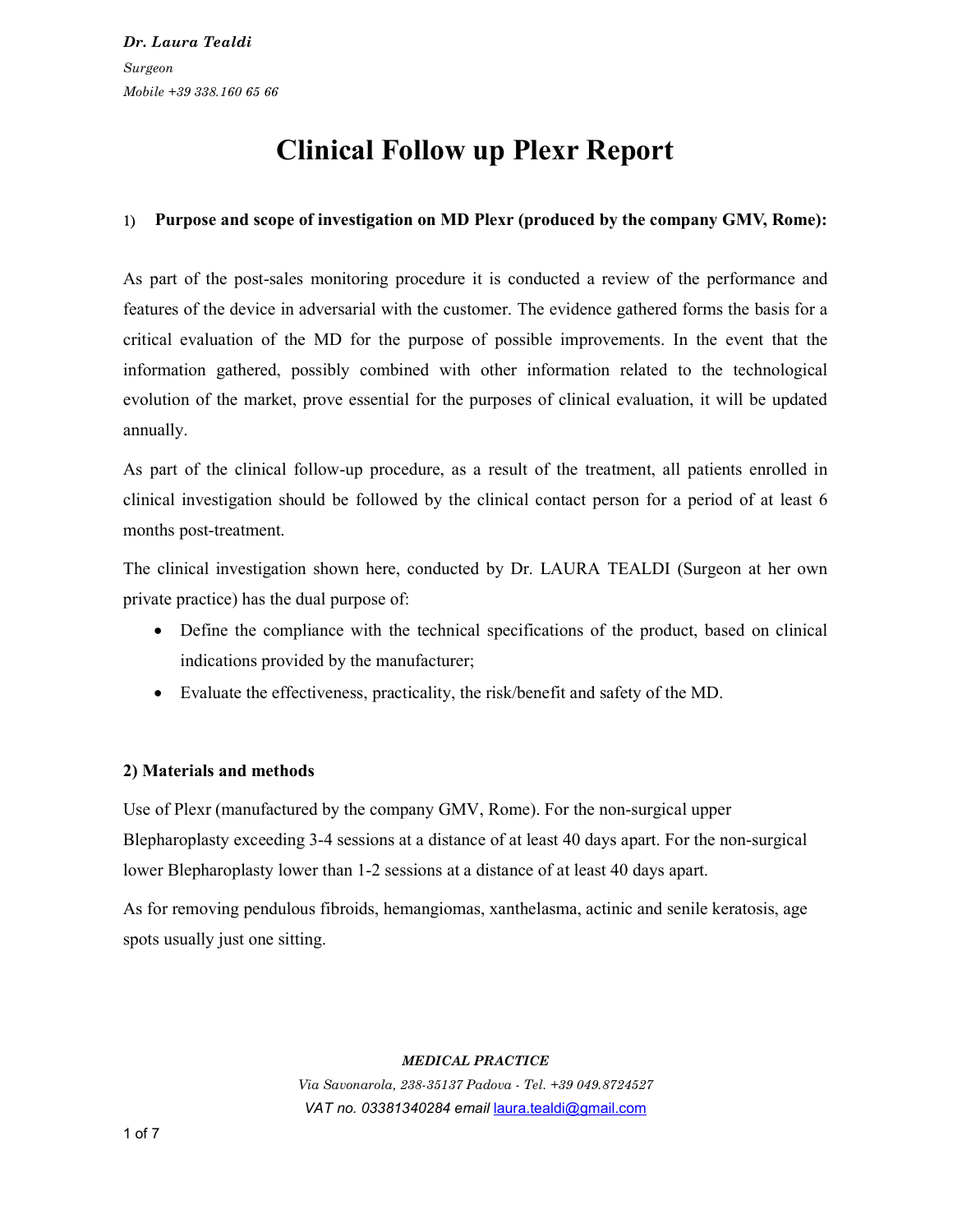# Clinical assessment and results for Plexr equipment:

| <b>Disease treated</b> | <b>Types of</b>               | <b>Relevant</b>  | Unexpected         | <b>Duration of</b> |                     |
|------------------------|-------------------------------|------------------|--------------------|--------------------|---------------------|
| (Blemish brief         | patients                      | aspects          | events and         | the                | <b>Final result</b> |
| description)           | (Number, sex,                 | % Positive       | assessing          | treatment          | $(check-up at 6)$   |
|                        | age range)                    | <i>results</i> ) | possible           |                    | months/1 year)      |
|                        |                               |                  | causes (%          |                    |                     |
|                        |                               |                  | Negative           |                    |                     |
|                        |                               |                  | results)           |                    |                     |
|                        |                               |                  |                    |                    | <b>Positive</b>     |
|                        |                               |                  |                    |                    | Visible             |
|                        | 170 patients                  | $90\%$ very      | <b>Stubborn</b>    |                    | wrinkle/skin        |
| Non-surgical           | 165 $\varphi$ and 5 $\varphi$ | satisfied        | marks for          | 3-4 sessions       | laxity reduction    |
| lower                  | $(30-75 \text{ years})$       | 10%              | over 4             |                    | and increased       |
| Blepharoplasty         |                               | poor/null        | months in          |                    | skin tone,          |
|                        |                               | outcome          | 30% of cases       |                    | without any         |
|                        |                               |                  |                    |                    | side effects        |
|                        |                               |                  |                    |                    |                     |
|                        | 30 patients                   | 100%             | <b>Redness and</b> | 1-2 sessions       | <b>Positive</b>     |
| Non-surgical           | 26 $\varphi$ and 4 $\varphi$  | satisfactory     | marks in           |                    | Visible             |
| lower                  | $(45-60 \text{ years})$       | outcome          | 50% of cases       |                    | wrinkle/skin        |
| <b>Blepharoplasty</b>  |                               |                  |                    |                    | laxity reduction    |
|                        |                               |                  |                    |                    | and increased       |
|                        |                               |                  |                    |                    | skin tone,          |
|                        |                               |                  |                    |                    | without any         |
|                        |                               |                  |                    |                    | side effects        |
|                        |                               |                  |                    |                    |                     |
|                        |                               |                  |                    |                    |                     |
|                        |                               |                  |                    |                    |                     |
|                        |                               |                  |                    |                    |                     |

#### MEDICAL PRACTICE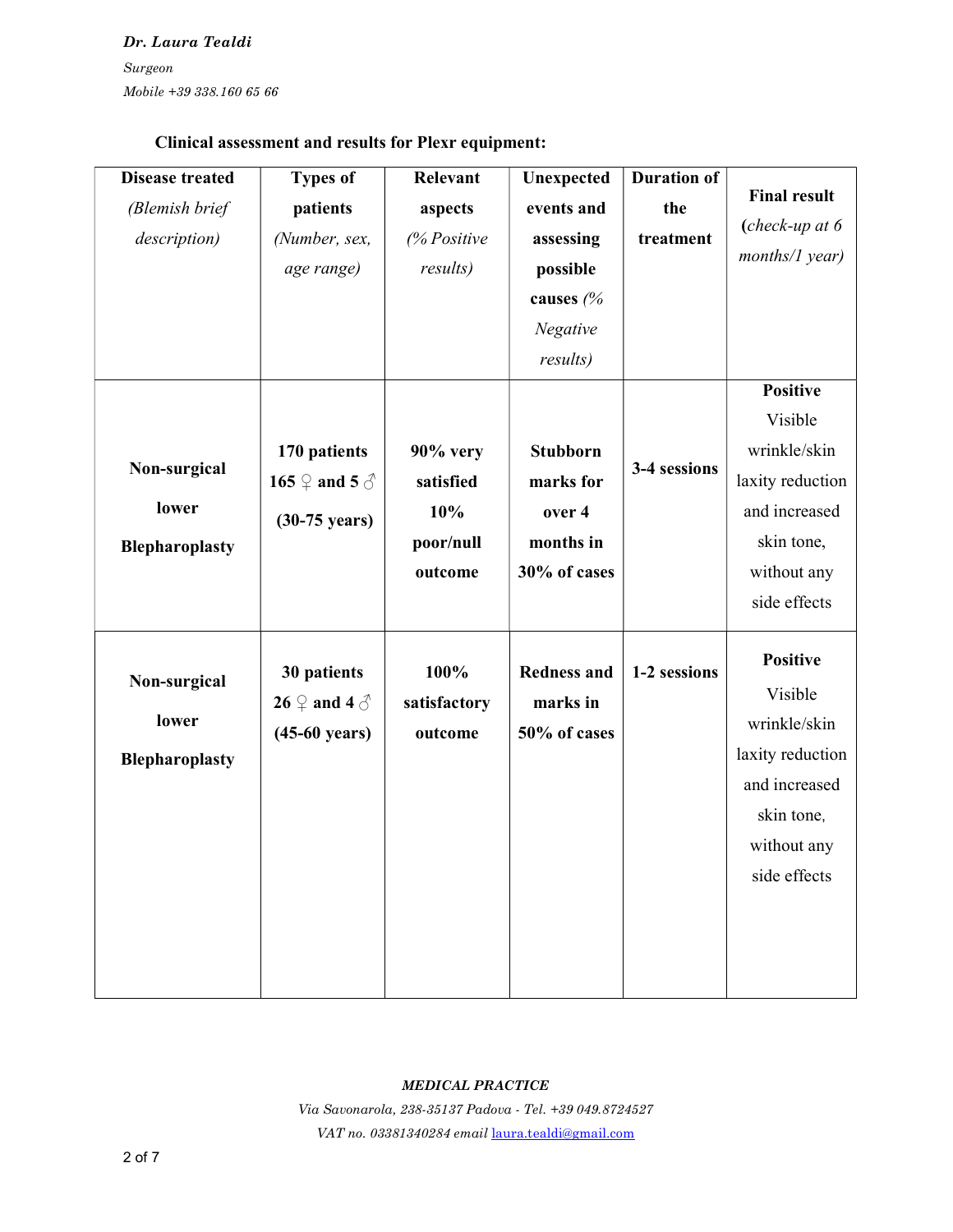Dr. Laura Tealdi Surgeon Mobile +39 338.160 65 66

| <b>Removal of</b><br>skin marks                   | 70 patients<br>$70\degree$<br>$(50-80 \text{ years})$ | 100% positive | <b>Failed to 1st</b><br>intervention<br>because deep<br>dermal<br>mark | 1-2 sessions | <b>Positive</b><br>Complete<br>removal of the<br>imperfection<br>without the<br>onset of side<br>effects |
|---------------------------------------------------|-------------------------------------------------------|---------------|------------------------------------------------------------------------|--------------|----------------------------------------------------------------------------------------------------------|
| <b>Removal of actinic</b><br>and senile keratosis | 40 patients<br>$40\degree$<br>$(60-80 \text{ years})$ | 100% positive | none                                                                   | 1 session    | <b>Positive</b><br>Complete<br>removal of the<br>imperfection<br>without the<br>onset of side<br>effects |
| <b>Removal of</b><br>angioma                      | 20 patients<br>$20\degree$<br>$(40-60 \text{ years})$ | 98% positive  | none                                                                   | 1-2 sessions | <b>Positive</b><br>Complete<br>removal of the<br>imperfection<br>without the<br>onset of side<br>effects |

#### MEDICAL PRACTICE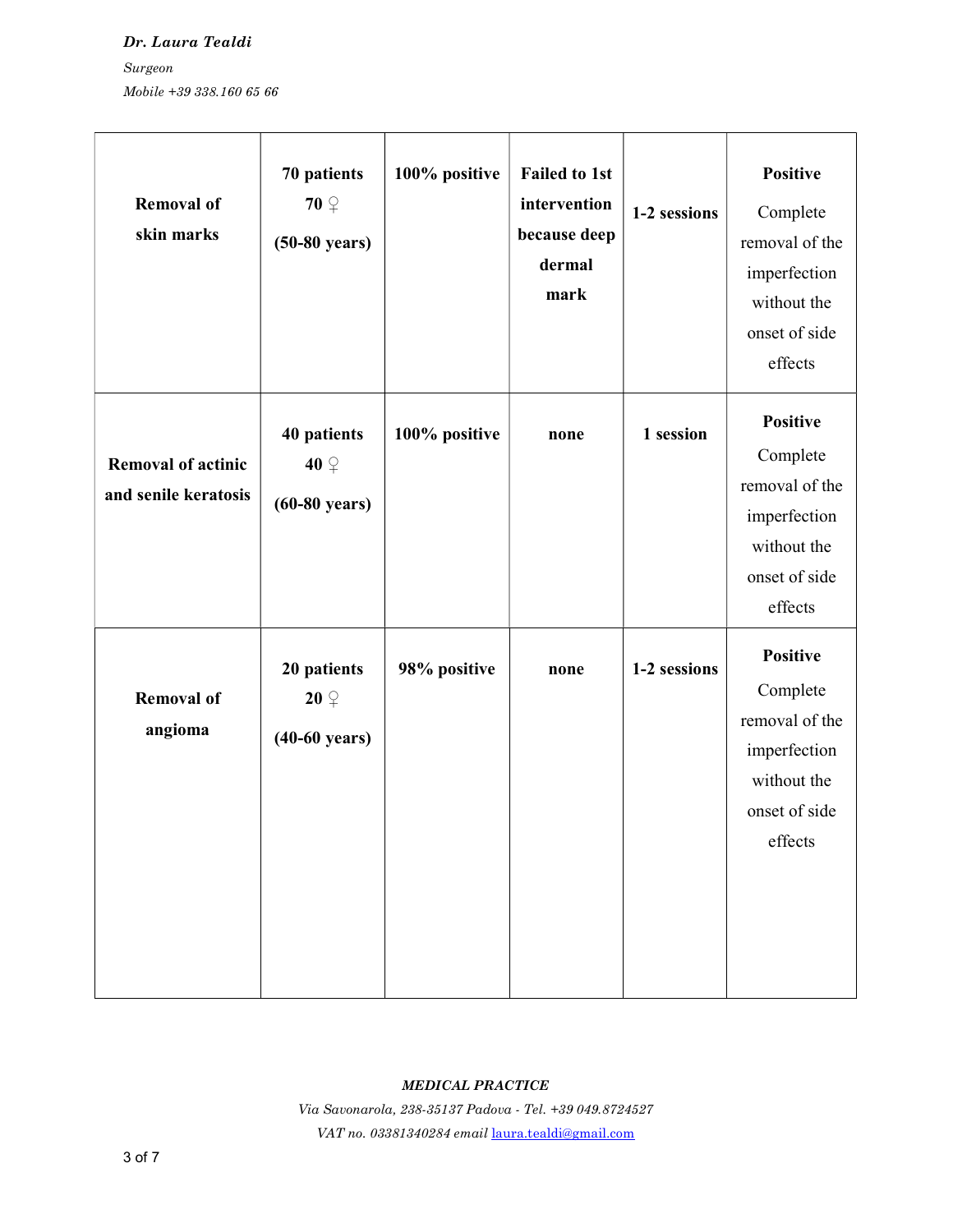Dr. Laura Tealdi Surgeon Mobile +39 338.160 65 66

| <b>Removal of</b><br>pendulous fibroids | 110 patients<br>90 $\circledcirc$ and 20 $\circlearrowleft$<br>$(30-80 \text{ years})$ | 100% positive | none | 1 session    | <b>Positive</b><br>Complete<br>removal of the<br>imperfection<br>without the<br>onset of side<br>effects |
|-----------------------------------------|----------------------------------------------------------------------------------------|---------------|------|--------------|----------------------------------------------------------------------------------------------------------|
| <b>Removal of</b><br>xanthelasma        | 10 patients<br>$8 \nightharpoonup$ and 2 $\triangle$<br>$(45-55 \text{ years})$        | 90% positive  | none | 1-2 sessions | <b>Positive</b><br>Complete<br>removal of the<br>imperfection<br>without the<br>onset of side<br>effects |

#### 3) Interface arrangement with the company GMV

The clinical reference will publish this detailed report with the evidence found; if the clinical reference detects unexpected events, he must communicate the same to the Clinical Specialist of GMV Eng. Sara Ciocca, who will assess with their collaboration if such evidence should lead to a revision of the analysis of risks and/or changes to the MD.

#### MEDICAL PRACTICE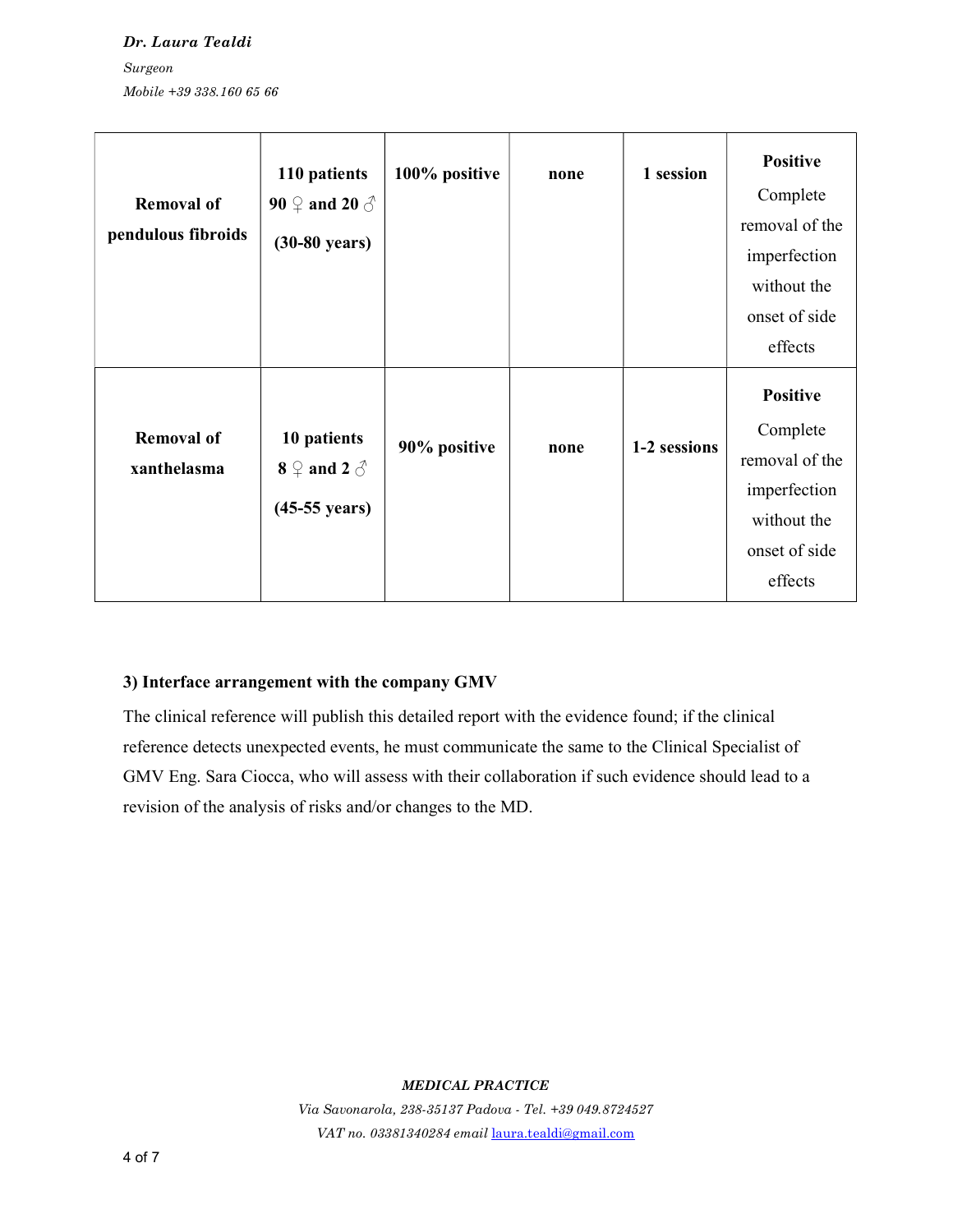Dr. Laura Tealdi Surgeon Mobile +39 338.160 65 66

The document references Risk Management File Plexr.pdf are shown below:

## 2. CHEMICAL - BIOLOGICAL HAZARDS AND CONTRIBUTING FACTORS

(Bio-contamination - bio-incompatibility - incorrect formulation - toxicity - allergenicity mutagenicity - oncogenicity - teratogenicity - carcinogenicity - re-infection and/or cross-infection pyrogenicity - inability to maintain hygienic safety - degradation)

| 2           | <b>DANGEROUS</b><br><b>PHENOMENON</b><br>(Source risk)             | <b>SEQUENCE OF</b><br><b>PREDICTABLE</b><br><b>EVENTS</b>                                               | <b>DANGEROUS</b><br><b>SITUATION</b><br>(Consequence)                                          | <b>DAMAGE</b>                                                               |
|-------------|--------------------------------------------------------------------|---------------------------------------------------------------------------------------------------------|------------------------------------------------------------------------------------------------|-----------------------------------------------------------------------------|
| the patient | A. Using material harmful to                                       | Non bio-compatible<br>material used in contact<br>with the patient<br>Material containing<br>phthalates | Handpieces and<br>$\blacksquare$<br>accessories<br>made from non<br>bio-compatible<br>material | Irritation and<br>$\blacksquare$<br>allergic<br>phenomena<br>to the patient |
|             | <b>B.</b> patient infection for use of<br>contaminated accessories | handpieces<br>٠<br>contamination<br>use of non-sterile<br>٠<br>needle<br>improper packing               | use of<br>$\blacksquare$<br>contaminated<br>accessories in<br>contact with the<br>patient      | patient<br>infection                                                        |

# 4. HAZARDS RESULTING FROM IMPROPER OUTPUT OF ENERGY AND **SUBSTANCES**

(Electricity - radiation - volume - pressure - supply of medical gases - supply of anaesthetic agents)

#### MEDICAL PRACTICE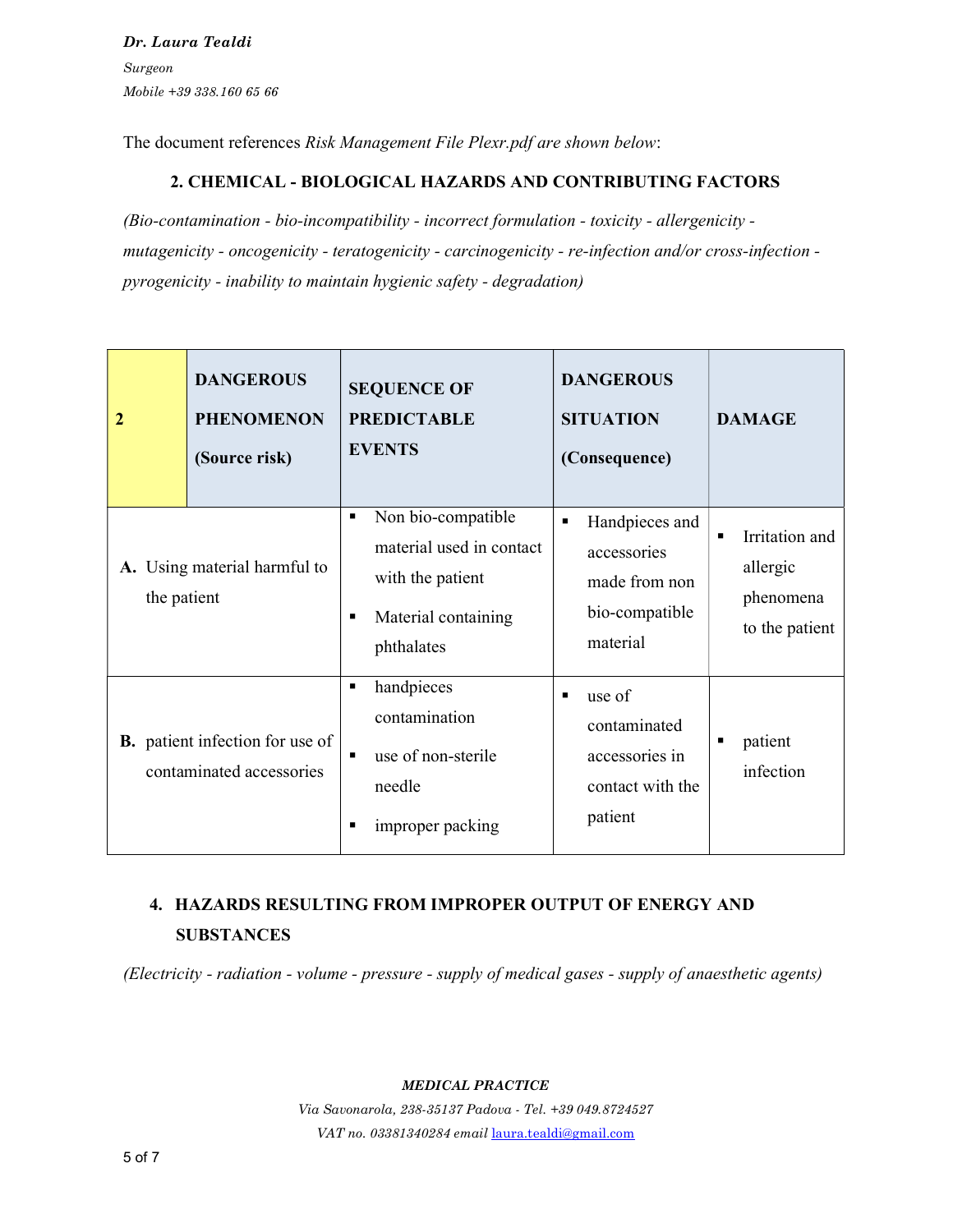Dr. Laura Tealdi Surgeon

Mobile +39 338.160 65 66

| $\overline{\mathcal{A}}$ | <b>DANGEROUS</b><br><b>PHENOMENON</b><br>(Source risk)      | <b>SEQUENCE OF</b><br><b>PREDICTABLE</b><br><b>EVENTS</b>                   | <b>DANGEROUS</b><br><b>SITUATION</b><br>(Consequence) | <b>DAMAGE</b>                                |
|--------------------------|-------------------------------------------------------------|-----------------------------------------------------------------------------|-------------------------------------------------------|----------------------------------------------|
| Electricity              |                                                             |                                                                             |                                                       |                                              |
|                          | A. electric current<br>emission patient out<br>of tolerance | Component fault<br>Poor environmental<br>conditions<br>First system failure | Control system<br>failure<br>Ineffective treatment    | Patient injury<br>٠<br>Ineffective treatment |

# 2. HAZARDS ARISING FROM FUNCTIONAL FAILURE, MAINTENANCE AND AGEING AND CONTRIBUTING FACTORS

Transfer of incorrect data - lack of specifications or inadequate specifications for maintenance improper maintenance - lack of proper determination of the end of life of the medical device electrical/mechanical integrity loss - inadequate packaging - re-use and/or improper re-use deterioration

| 7 | <b>DANGEROUS</b><br><b>PHENOMENON</b><br>(Source risk) | <b>SEQUENCE OF</b><br><b>PREDICTABLE</b><br><b>EVENTS</b>               | <b>DANGEROUS</b><br><b>SITUATION</b><br>(Consequence)                         | <b>DAMAGE</b>                                                                        |
|---|--------------------------------------------------------|-------------------------------------------------------------------------|-------------------------------------------------------------------------------|--------------------------------------------------------------------------------------|
|   | <b>B.</b> Inadequate cleaning<br>(Maintenance)         | Using aggressive<br>п<br>agents that can ruin<br>parts of the equipment | Equipment<br>п<br>damage<br>Patient infections<br>п<br>through<br>accessories | Equipment surface<br>alterations<br>Patient infection (see<br>point 2 risk analysis) |

### MEDICAL PRACTICE